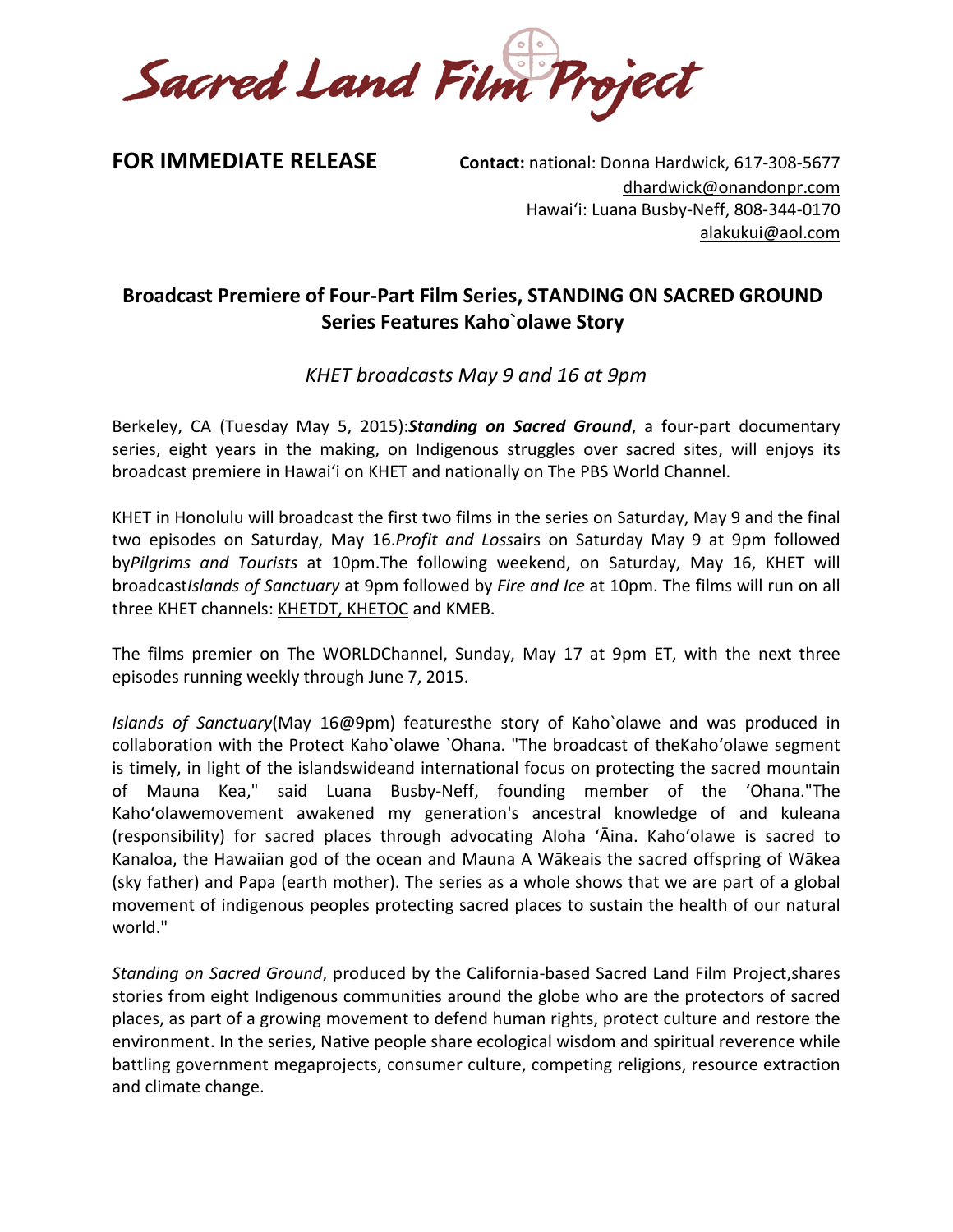In episode one, *Pilgrims and Tourists*, Indigenous shamans of the Altai Republic of Russia and northern California's WinnememWintufind common ground protecting their sacred mountains from major government projects: Shasta Dam and theGazprom pipeline. In episode two, *Profit and Loss*, from Papua New Guinea to the tar sands of Alberta, Canada, Native people work to protect their ancestral land, life giving water and community health from international mining and oil corporations. In episode three, *Fire and Ice*, from the Gamo Highlands of Ethiopia to the Andes of Peru, Indigenous communities protect their sacred lands from development, competing religions and climate change.

In the final episode *Islands of Sanctuary*, Native Hawaiians and Aboriginal Australians resist threats to their sacred places. In Australia's Northern Territory, Aboriginal clans maintain Indigenous Protected Areas and resist the destructive effects of a mining boom. In Hawai`i, indigenous ecological and spiritual practices are used to restore the sacred island of Kaho`olawe after 50 years of military use as a bombing range.

"Public television viewers will now have the opportunity to access global perspectivesfrom a chorus of Indigenous voices defending against attacks on their resources, and on the future we share," said producer and director, Christopher "Toby" McLeod. "We are proud to partner with KHET, The WORLD Channel, NETA, VisionMaker Media and Pacific Islanders in Communications (PIC), who are constantly striving to provide public television stations with diverse,enlightening programming for their audiences."

*Islands of Sanctuary*was first screened in Hawaiʻi at the Maui Film Festival in 2013. The *Standing on Sacred Ground*serieshas screened to great acclaim around the world since its release at the Mill Valley Film Festival in October 2013. It received the Best Documentary Feature Award at the Native American Film Festival 2013 and director Toby McLeod received the John de Graaf Environmental Filmmaking Award at the Wild & Scenic Film Festival 2014. The Smithsonian National Museum of the American Indian screened the series last year as part of the U.S. Environmental Film Festival, and the films were featured at the World Parks Congress in Sydney, Australia, last November. The films have also been screening in the Altai Republic, Moscow, Peru and Papua New Guinea.

"We know having these films available to public television stations in May, timed with Asian Pacific American Heritage Month, will allow local stations to provide their viewers with important content that focuses on the issues facing many Native cultures in their areas," notes Leanne K. Ferrer, Executive Director of Pacific Islanders in Communications (PIC).

 $-30-$ 

## Praise for **STANDING ON SACRED GROUND**:

"*Beautifully illuminates Indigenous peoples' resistance to environmental devastation and their determination to protect our common future."* —Robert Redford

"*Some of the finest minds on the planet are featured in this documentary—and they're talking about the biggest problems our planet has ever faced!*" —Bill McKibben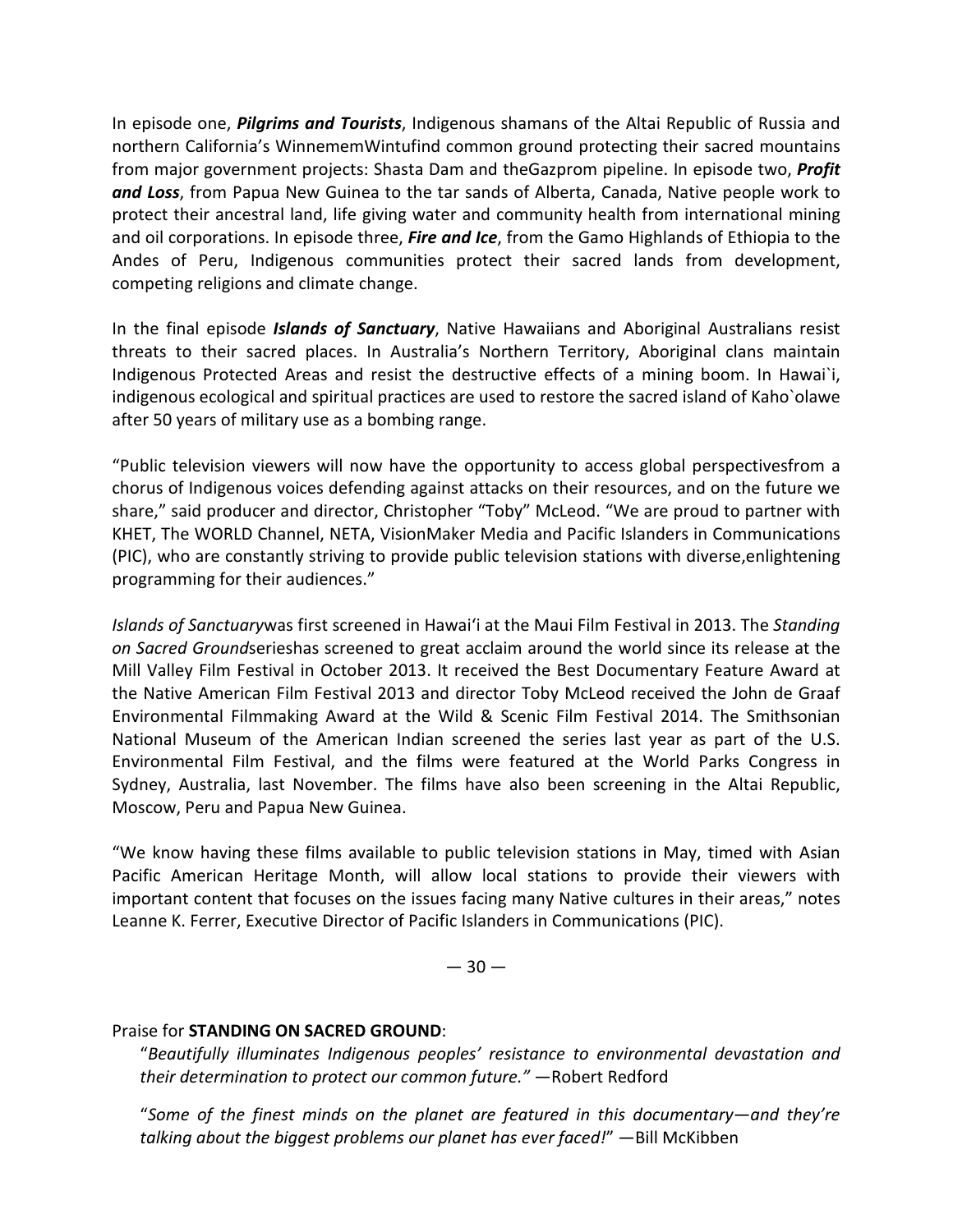In addition to The WORLD Channel premiere in May, NETA has distributed *Standing on Sacred Ground* to the full public broadcasting system for May 2015. To find out more about the series, visit [www.StandingOnSacredGround.org](http://www.standingonsacredground.org/).

## **About the Partners:**

*Standing on Sacred Ground* is a co-production of Sacred Land Film Project and Pacific Islanders in Communications (PIC) in association with Vision Maker Media (VMM), with funding provided by the Corporation for Public Broadcasting (CPB).

## **About the Sacred Land Film Project:**

For 30 years, the Sacred Land Film Project has produced documentaries, journalism and educational materials—films, DVDs, articles, photographs, school curricula and website content—to deepen public understanding of Indigenous cultures and environmental issues. Our 501(c)3 fiscal sponsor is the nonprofit Earth Island Institute.

# **About Christopher (Toby) McLeod, Producer/Director:**

Toby McLeod circled the globe for five years filming the *Standing on Sacred Ground* series. McLeod founded the Sacred Land Film Project in 1984 to make high-impact documentary films relevant to indigenous communities and modern audiences. He produced and directed *In the Light of Reverence* (P.O.V., 2001) and other award-winning documentary films: *The Four Corners: A National Sacrifice Area?*,*Downwind/Downstream*, and NOVA: *Poison in the Rockies*. Awards include the Council on Foundation's Henry Hampton Award, the John de Graaf Environmental Filmmaking Award, a Guggenheim Fellowship for filmmaking and a Student Academy Award in 1983. His first film was *The Cracking of Glen Canyon Damn – with Edward Abbey and Earth First!* McLeod holds a master's degree from U.C. Berkeley's Graduate School of Journalism and a B.A. in American History from Yale.

**About the Protect KahoʻolaweʻOhana:**is a grassroots spiritual and cultural Hawaiian organization which works to perpetuate Aloha ʻĀina (love and respect of the land) throughout Hawaiʻi through educational and spiritual activities that heal and revitalize the cultural and natural resources on KanaloaKahoʻolawe. In the work to heal Kahoʻolawe, members strengthen relationships with the land and respect the spirits of the land. On home islands, members work to protect the natural and cultural resources of ancestral lands.

See: protectkahoolaweohana.org

## **About Pacific Islanders in Communications:**

The mission of Pacific Islanders in Communications is to support, advance, and develop Pacific Island media content and talent that results in a deeper understanding and appreciation of Pacific Island history, culture and contemporary challenges. Established in Honolulu in 1991 as a national nonprofit media arts corporation, PIC is a member of the National Minority Consortia, which collectively addresses the need for programming that reflects America's growing ethnic and cultural diversity. Primary funding for PIC and the Consortia is provided through an annual grant from the Corporation for Public Broadcasting. Visit [www.piccom.org](http://www.piccom.org/) for additional information.